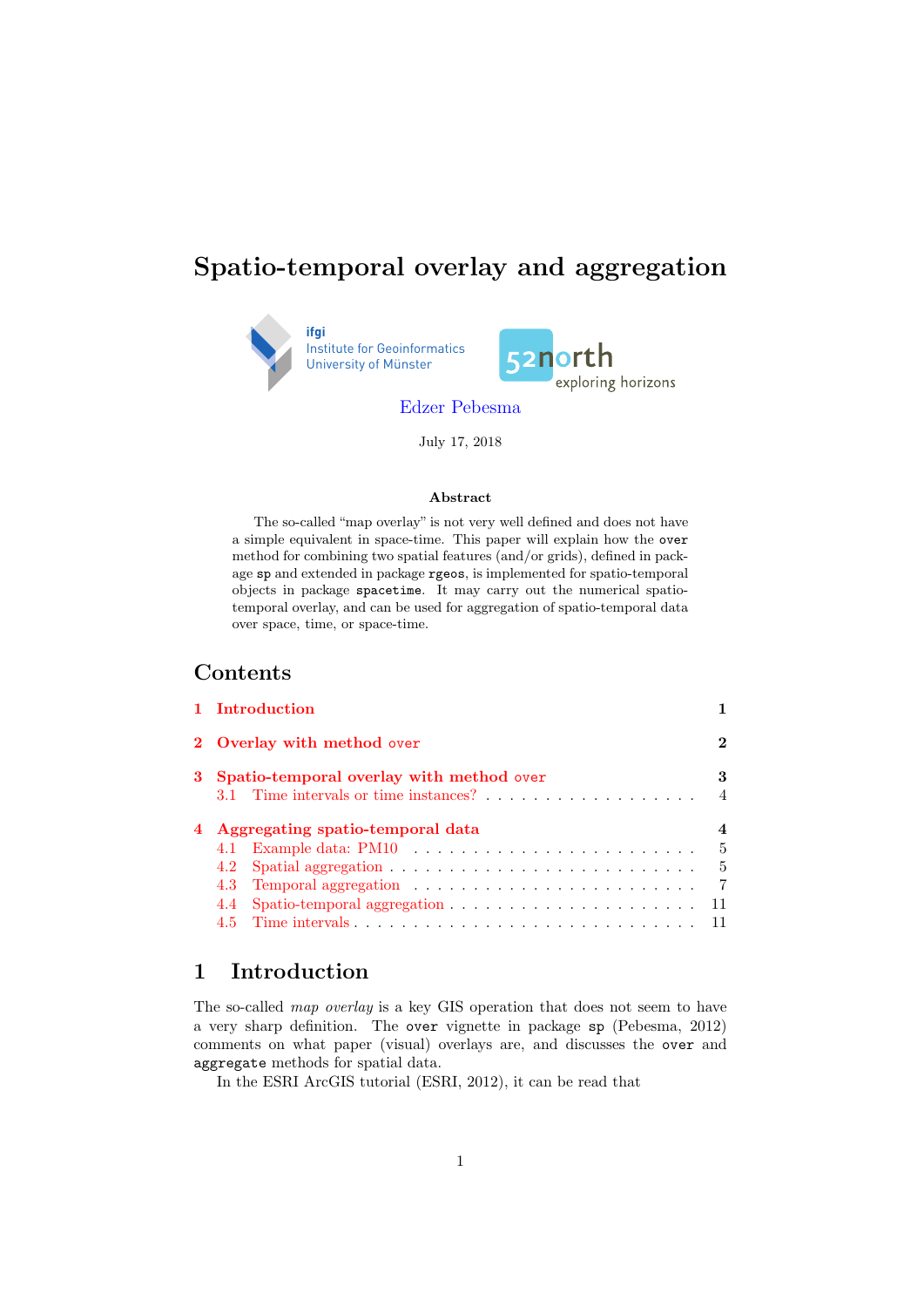An overlay operation is much more than a simple merging of linework; all the attributes of the features taking part in the overlay are carried through, as shown in the example below, where parcels (polygons) and flood zones (polygons) are overlayed (using the Union tool) to create a new polygon layer. The parcels are split where they are crossed by the flood zone boundary, and new polygons created. The FID-flood value indicates whether polygons are outside  $(-1)$  or inside the flood zone, and all polygons retain their original land use category values.

It later on mentions raster overlays, such as the addition of two (matching) raster layers (so, potentially the whole of map algebra functions, where two layers are involved).

In the open source arena, with no budgets for English language editing, the [Grass 7.0 documentation](http://grass.fbk.eu/grass70/manuals/html70_user/v.overlay.html) mentions the following:

v.overlay allows the user to overlay two vector area maps. The resulting output map has a merged attribute-table. The origin columnnames have a prefix  $(a_$  and  $b_$ ) which results from the ainput- and binput-map. [...] Operator defines features written to output vector map Feature is written to output if the result of operation 'ainput operator binput' is true. Input feature is considered to be true, if category of given layer is defined. Options: and, or, not, xor.

## <span id="page-1-0"></span>2 Overlay with method over

We loosely define map overlay as

- an operation involving at least two maps
- asymmetric *overlay* is different from  $underlay$
- either a visual or a numerical activity.

The method over, as defined in package sp, provides a way to numerically combine two maps. In particular,

 $R$ > over(x, geometry(y))

returns an integer vector of length  $\text{length}(x)$  with  $x[i]$  the index of y, spatially corresponding to  $x[i]$ , so  $x[i]$ =j means that  $x[i]$  and  $y[i]$  match (have the same location, touch, or overlap/intersect etc.), or  $x[i]$ =NA if there is no match. If y has data values (attributes), then

 $R$ > over(x, y)

retrieves a data.frame with  $length(x)$  rows, where row i contains the attributes of y at the spatial location of  $x[i]$ , and NA values if there is no match.

If the relationship is more complex, e.g. a polygon or grid cell x containing more than one point of y, the command

 $R$ > over(x, y, returnList = TRUE)

returns a list of length  $l$ ength $(x)$ , with each list element a numeric vector with all indices if y is geometry only, or else a data frame with all attribute table rows of y that spatially matches  $x[i]$ .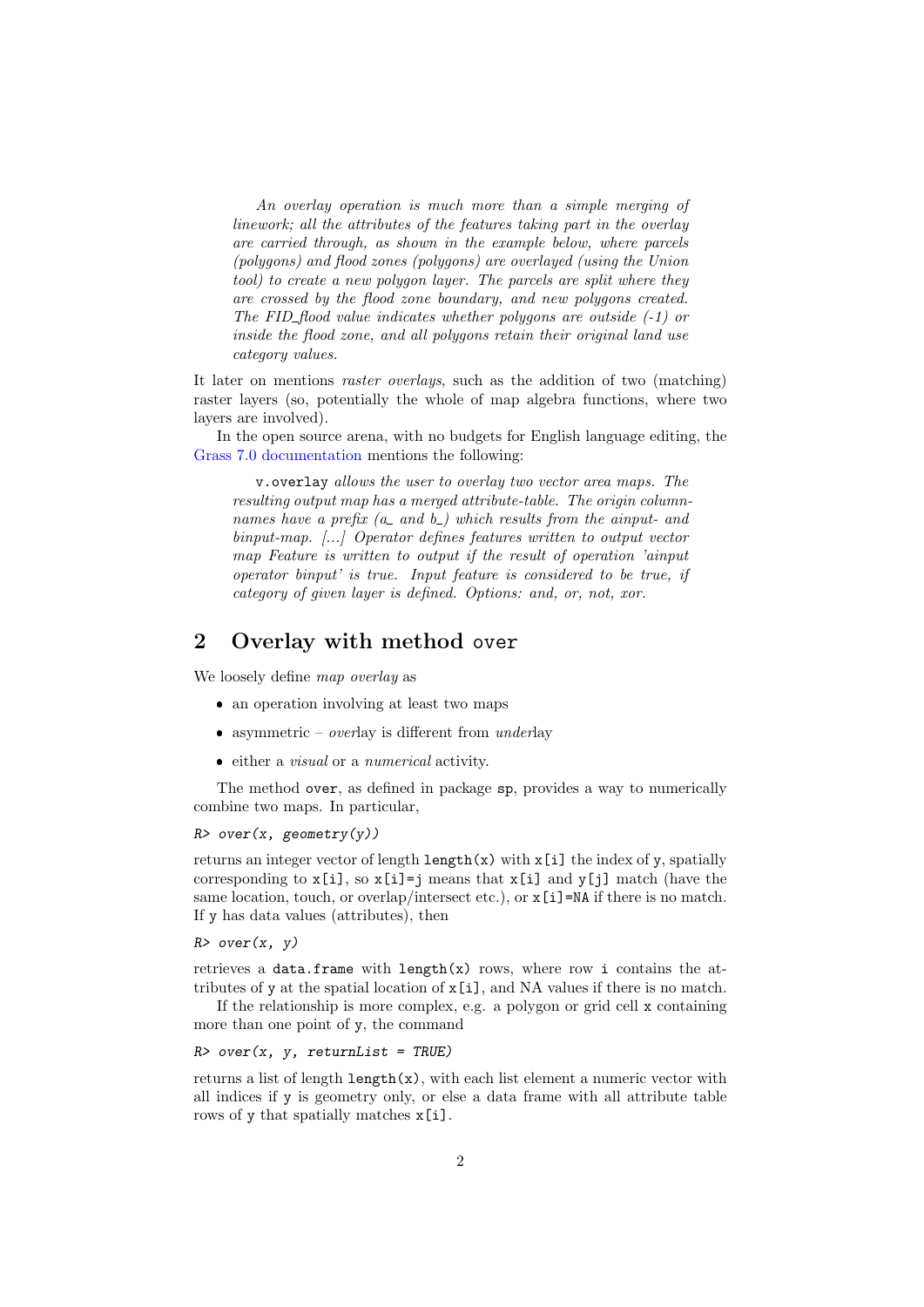### <span id="page-2-0"></span>3 Spatio-temporal overlay with method over

Package spacetime adds over methods to those defined for spatial data in package sp:

```
R> library(sp)
R> library(spacetime)
R> showMethods(over)
Function: over (package sp)
x="ST", y="STS"
x="STF", y="STF"
x="STF", y="STFDF"
x="STF", y="STI"x="STF", y="STIDF"
x="STF", y="STSDF"
x="STI", y="STF"x = "STI", y = "STFDF"x="STI", y="STI"x="STI", y="STIDF"
x="STI", y="STSDF"
x="STS", y="STF"x="STS", y="STFDF"
x="STS", y="STI"
x="STS", y="STIDF"
x="STS", y="STSDF"x="Spatial", y="Spatial"
x="SpatialGrid", y="SpatialGrid"
x="SpatialGrid", y="SpatialGridDataFrame"
x="SpatialGrid", y="SpatialPixels"
x="SpatialGrid", y="SpatialPixelsDataFrame"
x="SpatialGrid", y="SpatialPoints"
x="SpatialGrid", y="SpatialPointsDataFrame"
x="SpatialGrid", y="SpatialPolygons"
x="SpatialGrid", y="SpatialPolygonsDataFrame"
x="SpatialPoints", y="SpatialGrid"
x="SpatialPoints", y="SpatialGridDataFrame"
x="SpatialPoints", y="SpatialPixels"
x="SpatialPoints", y="SpatialPixelsDataFrame"
x="SpatialPoints", y="SpatialPoints"
x="SpatialPoints", y="SpatialPointsDataFrame"
x="SpatialPoints", y="SpatialPolygons"
x="SpatialPoints", y="SpatialPolygonsDataFrame"
x="SpatialPolygons", y="SpatialGrid"
x="SpatialPolygons", y="SpatialGridDataFrame"
x="SpatialPolygons", y="SpatialPoints"
x="SpatialPolygons", y="SpatialPointsDataFrame"
x="SpatialPolygonsDataFrame", y="SpatialPoints"
    (inherited from: x="SpatialPolygons", y="SpatialPoints")
```

```
x="xts", y="xts"
```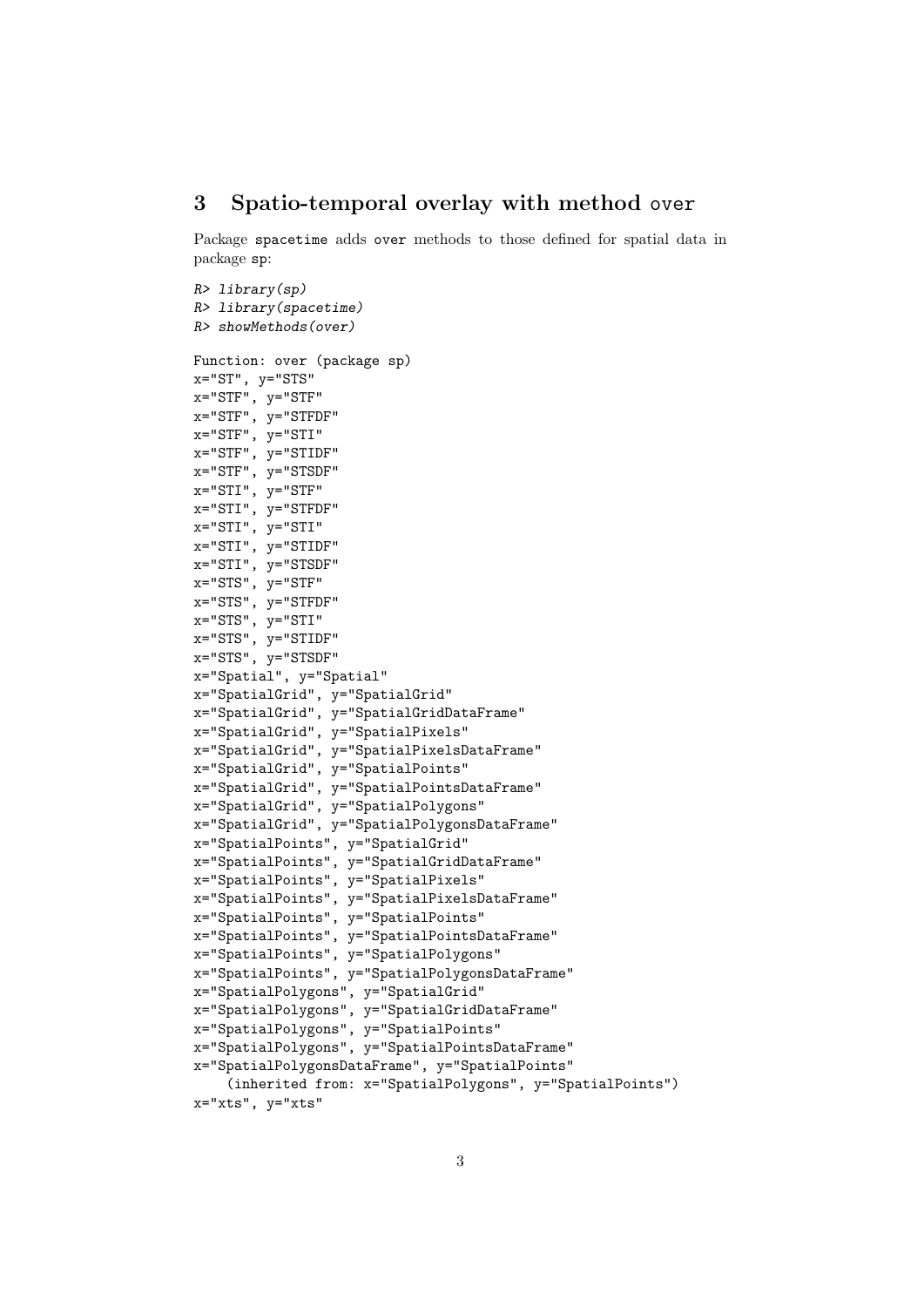#### <span id="page-3-0"></span>3.1 Time intervals or time instances?

When computing the overlay

 $R$  over  $(x, y)$ 

A space-time feature matches another space-time feature when their spatial locations match (coincide, touch, intersect or overlap), and when their temporal properties match. For temporal properties, it is crucial whether time is a time interval, or a time instance. When all endTime values are equal to the time times, time is considered instance. When one or more endTime values are larger than time, time is considered to reflect intervals.

Suppose we have two time sequences,  $T: t_1, t_2, ..., t_n$  and  $U: u_1, u_2, ..., u_m$ . Both are ordered:  $t_i \leq t_{i+1}$ .

Both  $T$  and  $U$  can reflect time *instances* or time *intervals*. In case they reflect time *instances*, an observation at  $t_i$  takes place at the time instance  $t_i$ , and has an unregistered (possibly ignorable) duration. In case they reflect time intervals, an observation "at"  $t_i$  takes place during, or is representatitive for, the time interval  $t_i \leq t < t_{i+1}$ . (The last time interval  $t_n$  is obtained by adopting the one-but-last time interval duration:  $t_n \leq t < t_n + (t_n - t_{n-1})$ .

We define the time (instance or interval) pair  $\{t_i, u_j\}$  to match if

for  $T$  instance,  $U$  instance:

$$
t_i = u_j
$$

for  $T$  interval,  $U$  instance

 $t_i \leq u_j < t_{i+1}$ 

for  $T$  instance,  $U$  interval

$$
u_j \le t_i < u_{j+1}
$$

for  $T$  interval,  $U$  interval

$$
\exists t : t_i \le t < t_{i+1} \land u_j \le t < u_{j+1}
$$

which can be rephrased as the negation of  $t_{i+1} \leq u_j \vee t_i \geq u_{j+1}$  (where  $\vee$ denotes 'or'), or alternatively expressed as

$$
t_{i+1} > u_j \wedge t_i < u_{j+1}
$$

where ∧ denotes 'and'.

All these conditions fail for intervals having zero width (empty intervals), i.e. the case where T is interval and for some i,  $t_{i+1} - t_i = 0$  or the case where U is interval and for some j,  $u_{j+1} - u_j = 0$ .

### <span id="page-3-1"></span>4 Aggregating spatio-temporal data

The aggregate method for a data.frame is defined as

 $R$ > aggregate(x, by, FUN, ..., simplify = TRUE)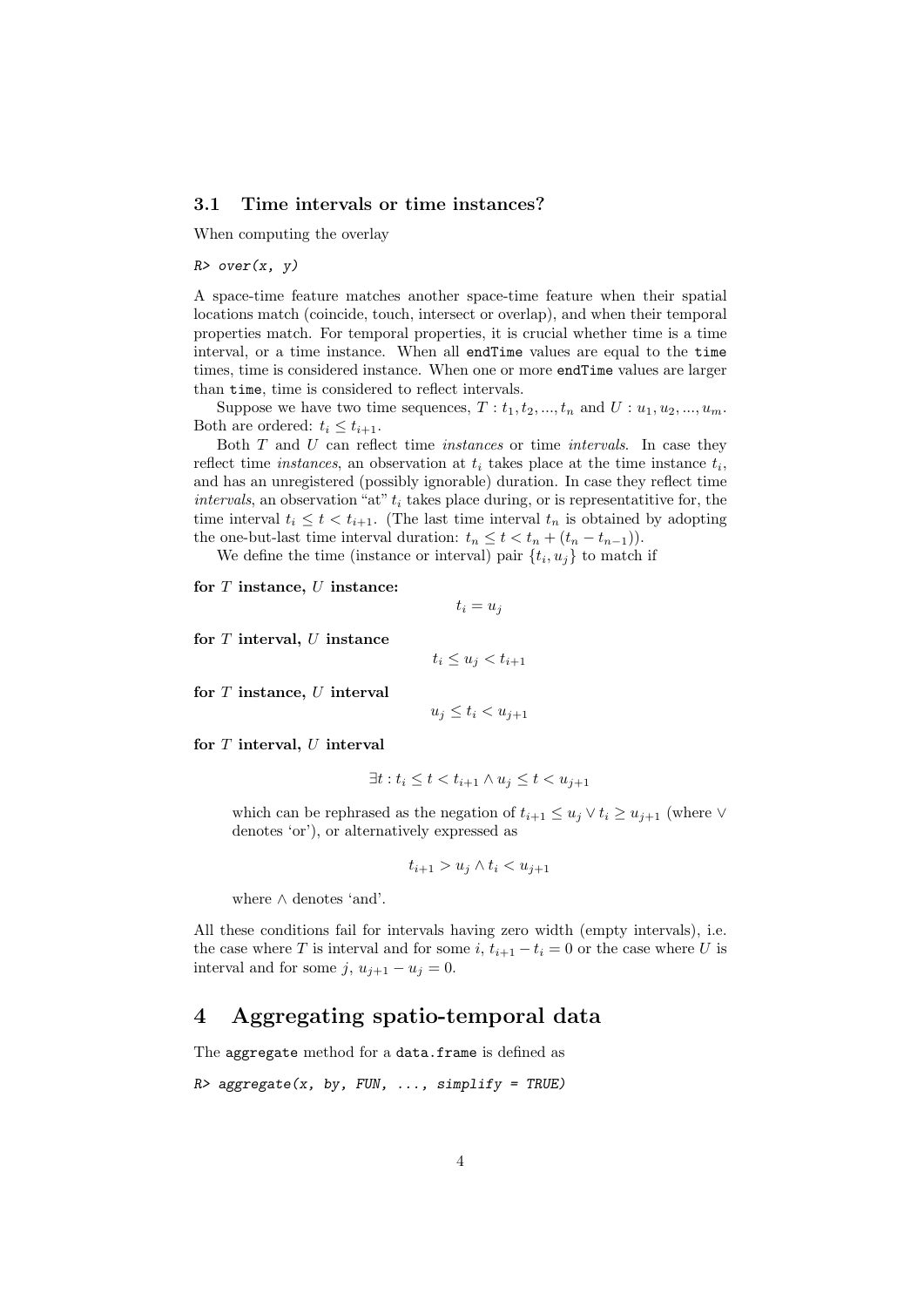where  $x$  is the data.frame to be aggregated, by indicates how groups of  $x$ are formed, FUN is applied to each group, and simplify indicates whether the output should be simplified (to vector), or remain a data.frame. The ... are passed to FUN, e.g. passing na.rm=TRUE is useful when FUN is mean and missing values need to be ignored.

For spatio-temporal data, the x argument needs to be of class STFDF, STSDF or STIDF. The by argument needs to specify an aggregation medium: time, space, or space-time.

#### <span id="page-4-0"></span>4.1 Example data: PM10

Air quality example data are loaded by

```
R> data(air)
R> rural = STFDF(stations, dates, data.frame(PM10 = as.vector(air)))
R> class(rural)
[1] "STFDF"
attr(,"package")
[1] "spacetime"
R> class(DE_NUTS1)
[1] "SpatialPolygonsDataFrame"
attr(,"package")
[1] "sp"
```
it provides PM10 daily mean values (taken from [AirBase - the European Air](http://acm.eionet.europa.eu/databases/airbase) [quality dataBase\)](http://acm.eionet.europa.eu/databases/airbase), for Germany, 1998-2009, where only stations classified as rural background were selected. The object DE\_NUTS1 contains NUTS-1 level state boundaries for Germany, downloaded from [GADM.](http://www.gadm.org/)

### <span id="page-4-1"></span>4.2 Spatial aggregation

To aggregate completely over space, we can coerce the data to a matrix and apply a function to the rows:

```
R > x = as(rural[, "2008"], "xts")
R> apply(x, 1, mean, na.rm=TRUE)[1:5]
2008-01-01 2008-01-02 2008-01-03 2008-01-04 2008-01-05
  17.34950 16.06945 25.60065 27.24141 24.03417
```
A more refined spatial aggregation of time series can be obtained by grouping them to the state ("Bundesland") level. Here, states are passed as a SpatialPolygons object:

```
R > dim(rural, "2008"])
   space time variables
      70 366 1
R> x = aggregate(rural[, "2008"], DE_NUTS1, mean, na.rm=TRUE)
R > dim(x)
```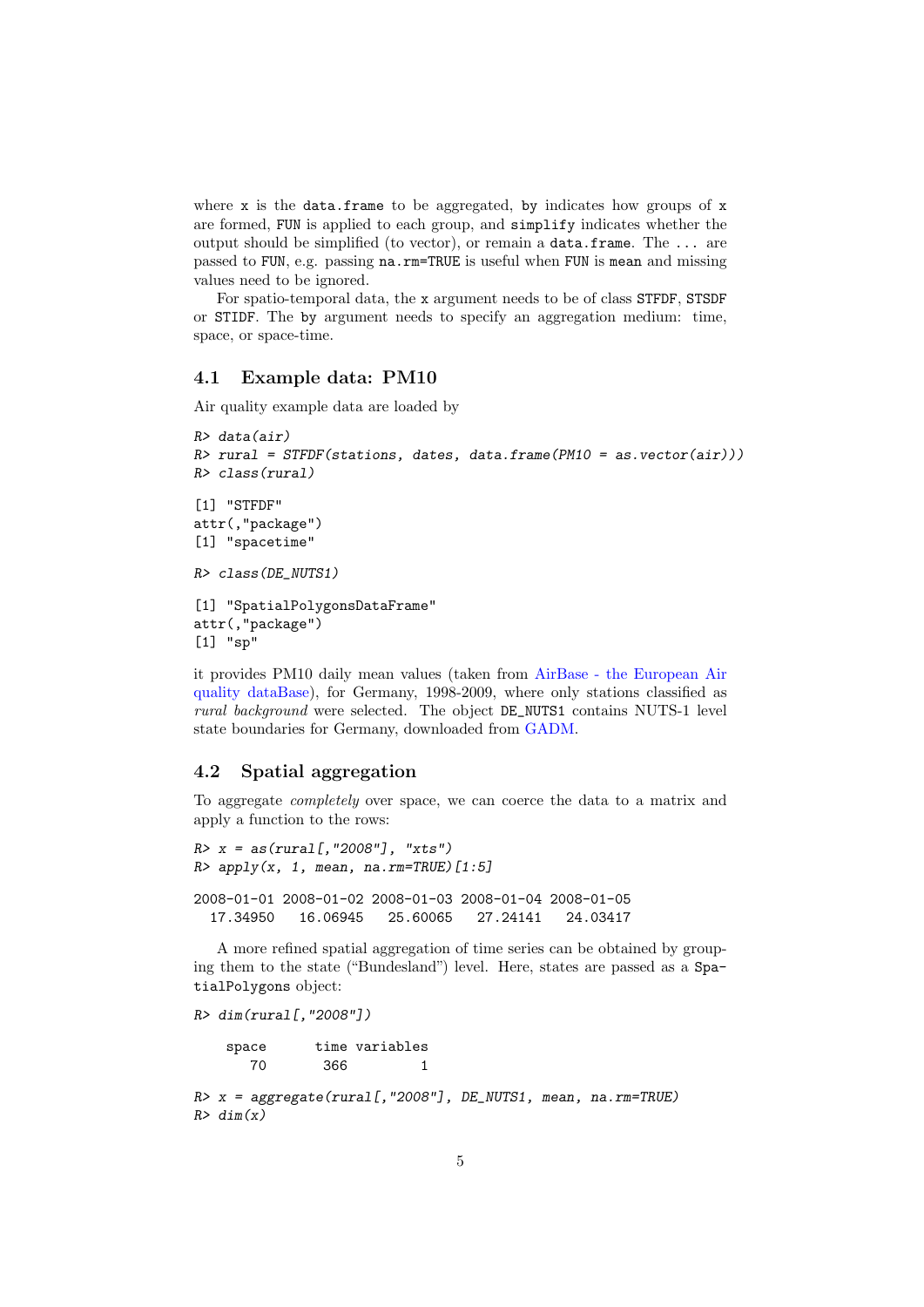```
space time variables
     13 366 1
R> summary(x)
Object of class STFDF
with Dimensions (s, t, attr): (13, 366, 1)
[[Spatial:]]
Object of class SpatialPolygonsDataFrame
Coordinates:
      min max
x 5.871619 15.03811
y 47.269858 55.05653
Is projected: FALSE
proj4string :
[+init=epsg:4326 +proj=longlat +ellps=WGS84 +datum=WGS84
+no_defs +towgs84=0,0,0]
Data attributes:
    ID_0 ISO NAME_0 ID_1
Min. :60 DEU:13 Germany:13 Min. :753.0
1st Qu.:60 1st Qu.:756.0
Median :60 Median :761.0
Mean :60 Mean :760.5
3rd Qu.:60 3rd Qu.:764.0
Max. :60 Max. :768.0
   NAME_1 NL_NAME_1 NL_NAME_1
Length:13 Bavaria :1 NA's:13
Class : character Hesse : 1
Mode : character Lower Saxony : 1
               Mecklenburg-West Pomerania:1
               North Rhine-Westphalia :1
               (0ther) :3<br>
NA's :5
               NA' sHASC_1 CC_1 TYPE_1 ENGTYPE_1 VALIDFR_1 VALIDTO_1
DE.BE :1 NA's:13 Land:13 State:13 Unknown:13 Present:13
DE.BR : 1
DE.BW :1
DE.BY :1
DE.HE : 1
DE.MV :1
(Other):7
REMARKS_1 Shape_Leng Shape_Area
NA's:13 Min. : 2.631 Min. : 0.1172<br>1st Qu.:14.529 1st Qu.:2.1541
        1st Qu.:14.529
        Median :16.891 Median :2.6645
        Mean :18.068 Mean :3.3126
        3rd Qu.:24.519 3rd Qu.:4.3832
        Max. :32.255 Max. :8.6561
```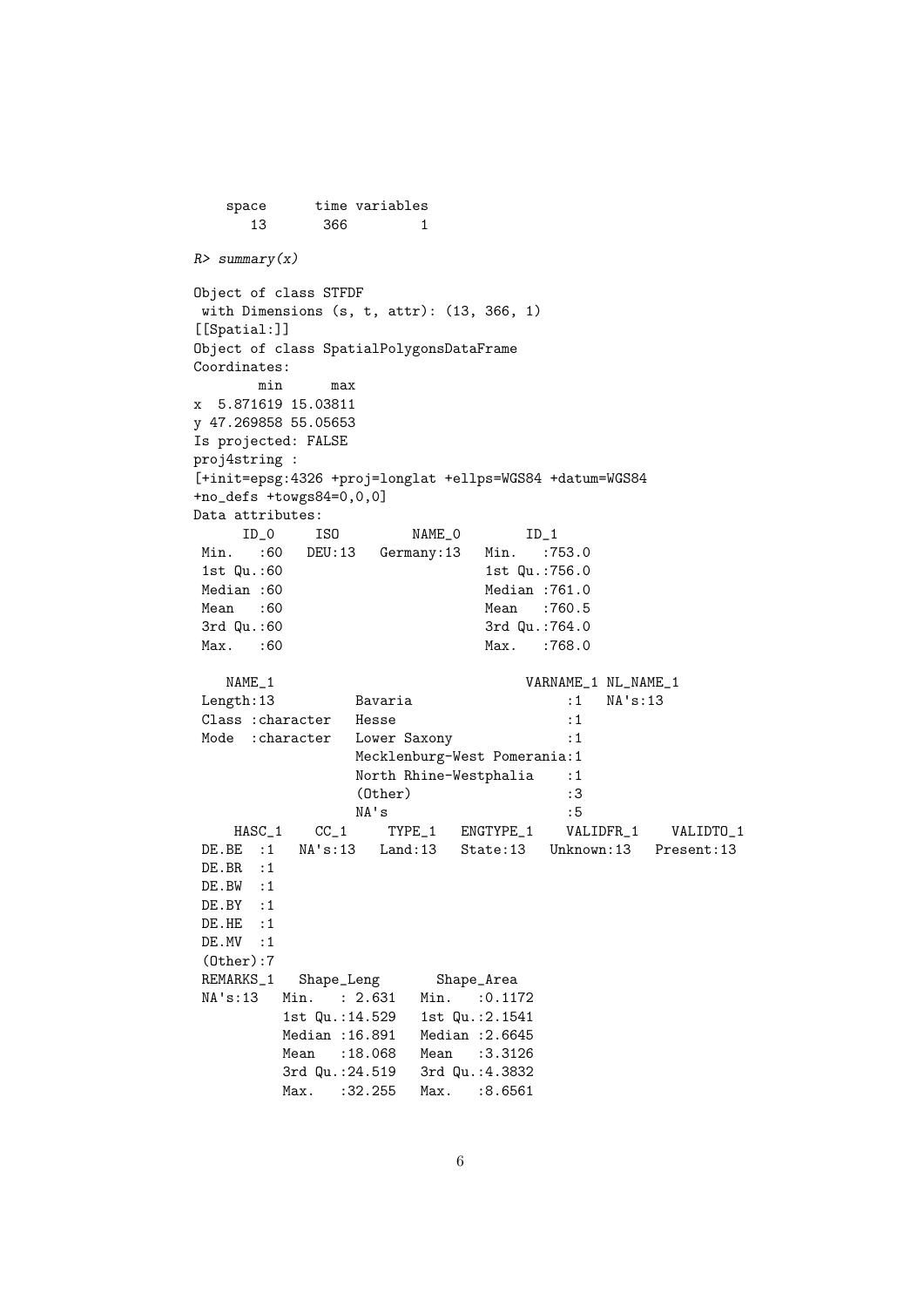```
[[Temporal:]]
    Index timeIndex
Min. : 2008-01-01 Min. : 3653
1st Qu.:2008-04-01 1st Qu.:3744
Median :2008-07-01 Median :3836
Mean :2008-07-01 Mean :3836
3rd Qu.:2008-09-30 3rd Qu.:3927
Max. : 2008-12-31 Max. : 4018
[[Data attributes:]]
     PM10
Min. : 2.181
1st Qu.: 9.933
Median :13.755
Mean : 15.023
3rd Qu.:18.371
Max. : 68.750
NA's :366
```

```
R> stplot(x, mode = "tp")
```
the result of which is shown in figure [1,](#page-7-0) which was created by

```
R> stplot(x, mode = "tp", par.strip.text = list(cex=.5))
```
An aggregation for all stations selected within a single area is obtained by using the country boundary DE, and aggregating the observations within Germany for each moment in time:

```
R> x = aggregate(rural[, "2008"], DE, mean, na.rm=TRUE)
R> class(x)
```

```
[1] "xts" "zoo"
```

```
R> plot(x[, "PM10"]
```
the plot of which is shown in figure [2.](#page-8-0)

#### <span id="page-6-0"></span>4.3 Temporal aggregation

To aggregate completely over time, we can coerce the data to a matrix and apply a function to the columns:

```
R > x = as(rural[, "2008"], "xts")
R> apply(x, 2, mean, na.rm=TRUE)[1:5]
DESH001 DENI063 DEUB038 DEBE056 DEBE062
    NaN 18.41594 NaN 20.76446 NaN
```
Aggregating values temporally is done by passing a character string or a function to the by argument. For monthly data, we will first select those stations that have measured (non-NA) values in 2008,

```
R> sel = which(!apply(as(rural[,"2008"], "xts"), 2, function(x) all(is.na(x))))
R> x = aggregate(rural[sel, "2008"], "month", mean, na.rm=TRUE)
R> stplot(x, mode = "tp")
```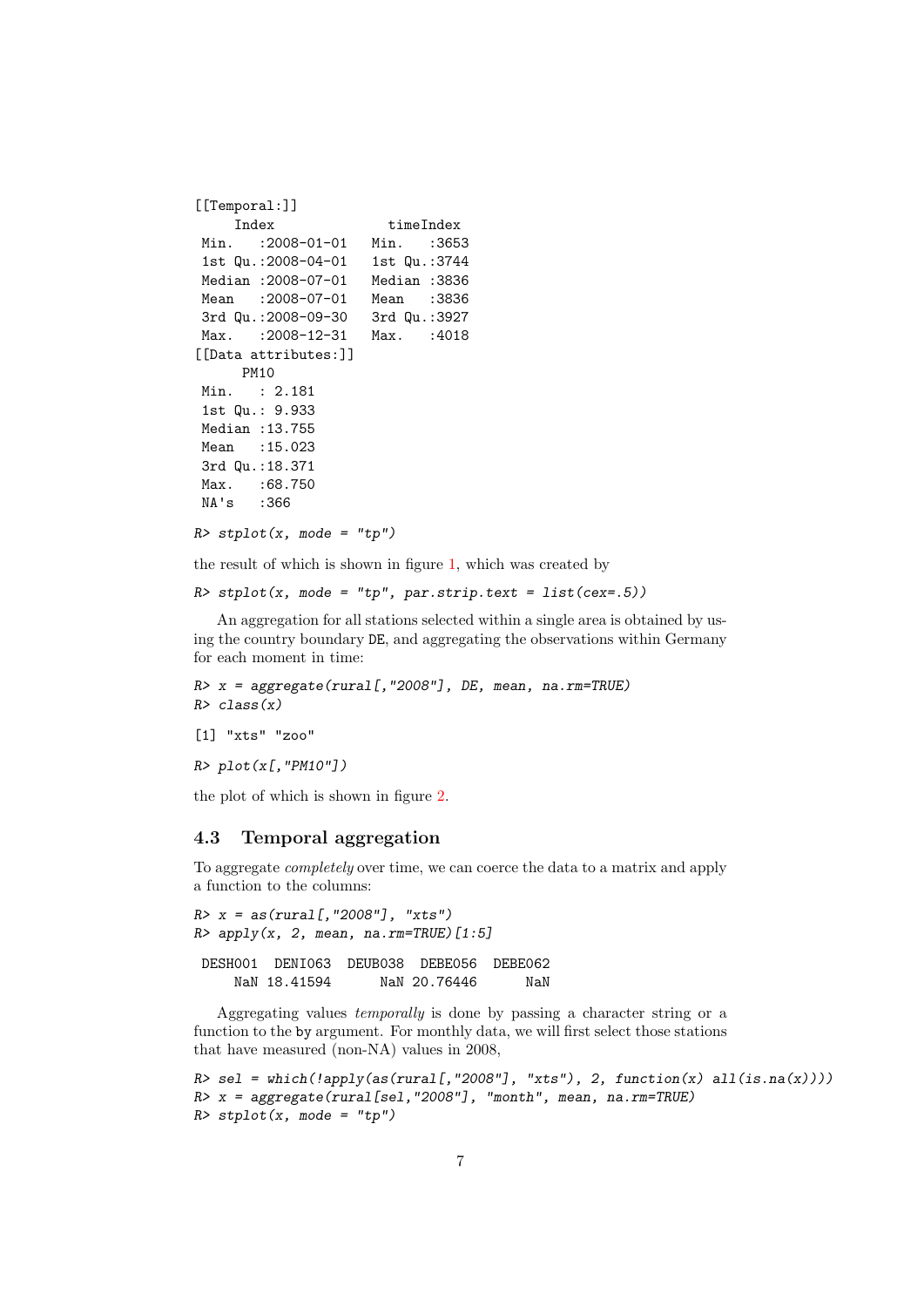

**PM10**

<span id="page-7-0"></span>Figure 1: Daily PM10 values, aggregated (averaged) over states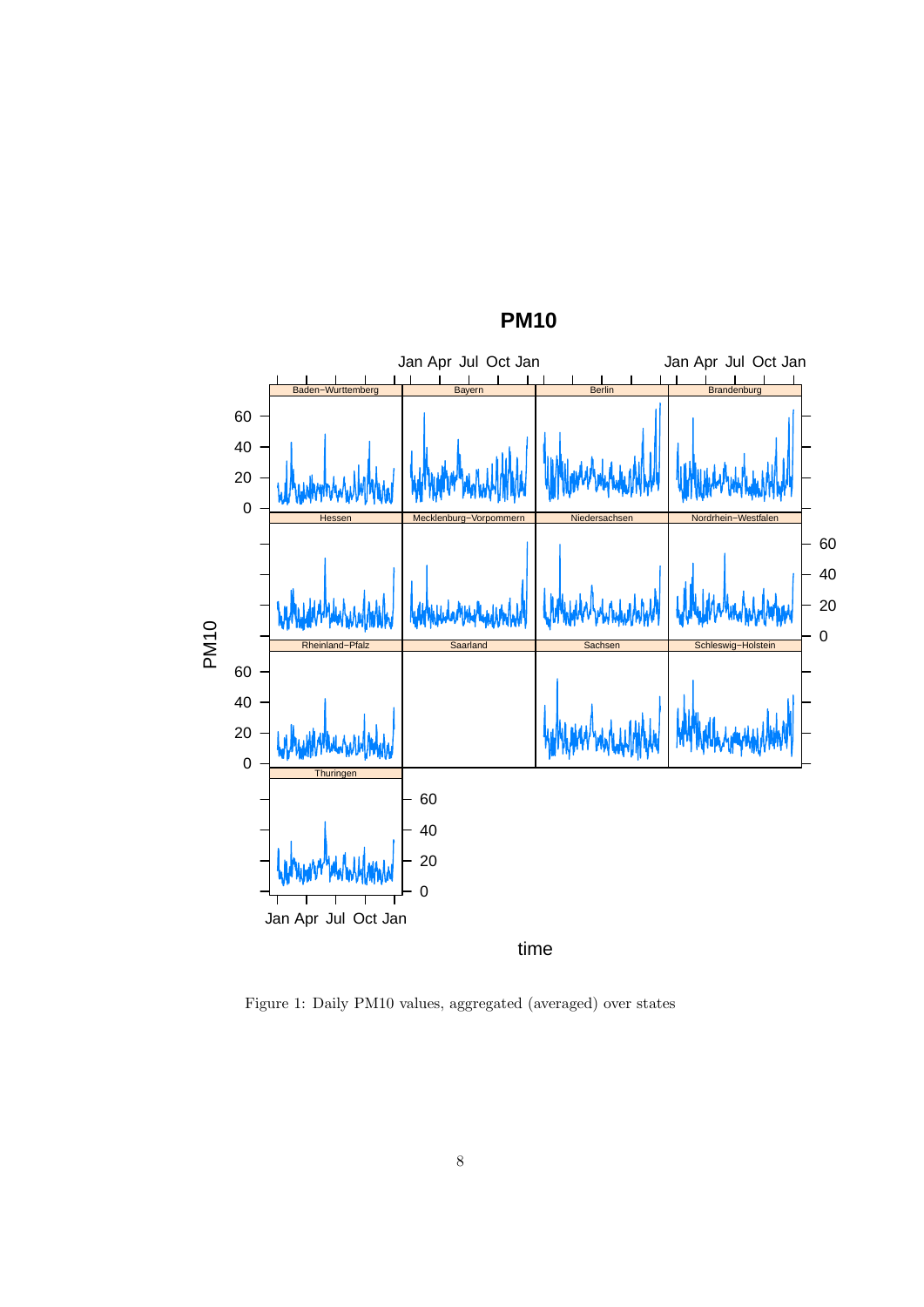

<span id="page-8-0"></span>Figure 2: Time series plot of daily rural background PM10, averaged over Germany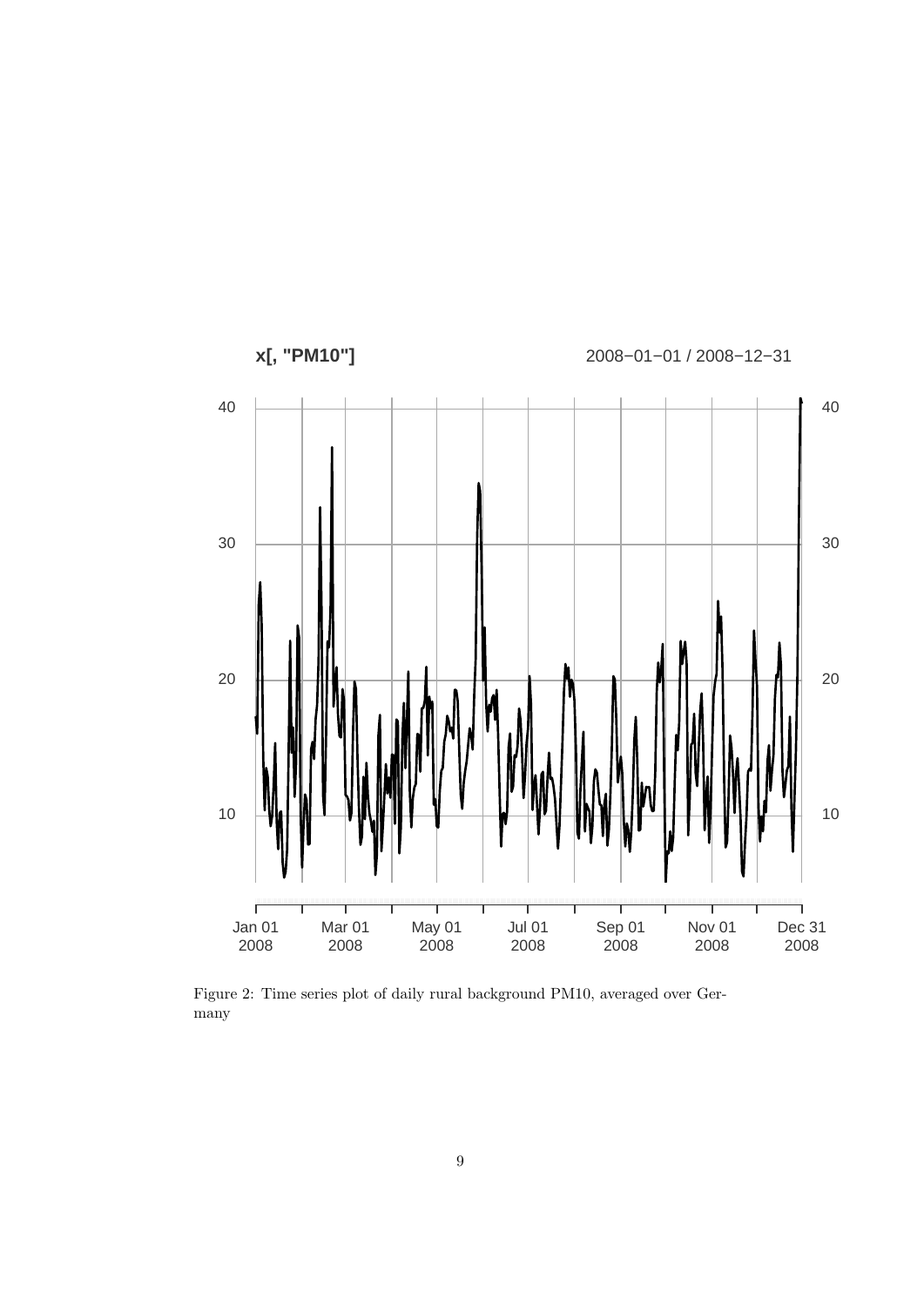

**PM10**

<span id="page-9-0"></span>Figure 3: Monthly averaged PM10 values, for those rural background stations in Germany having measured values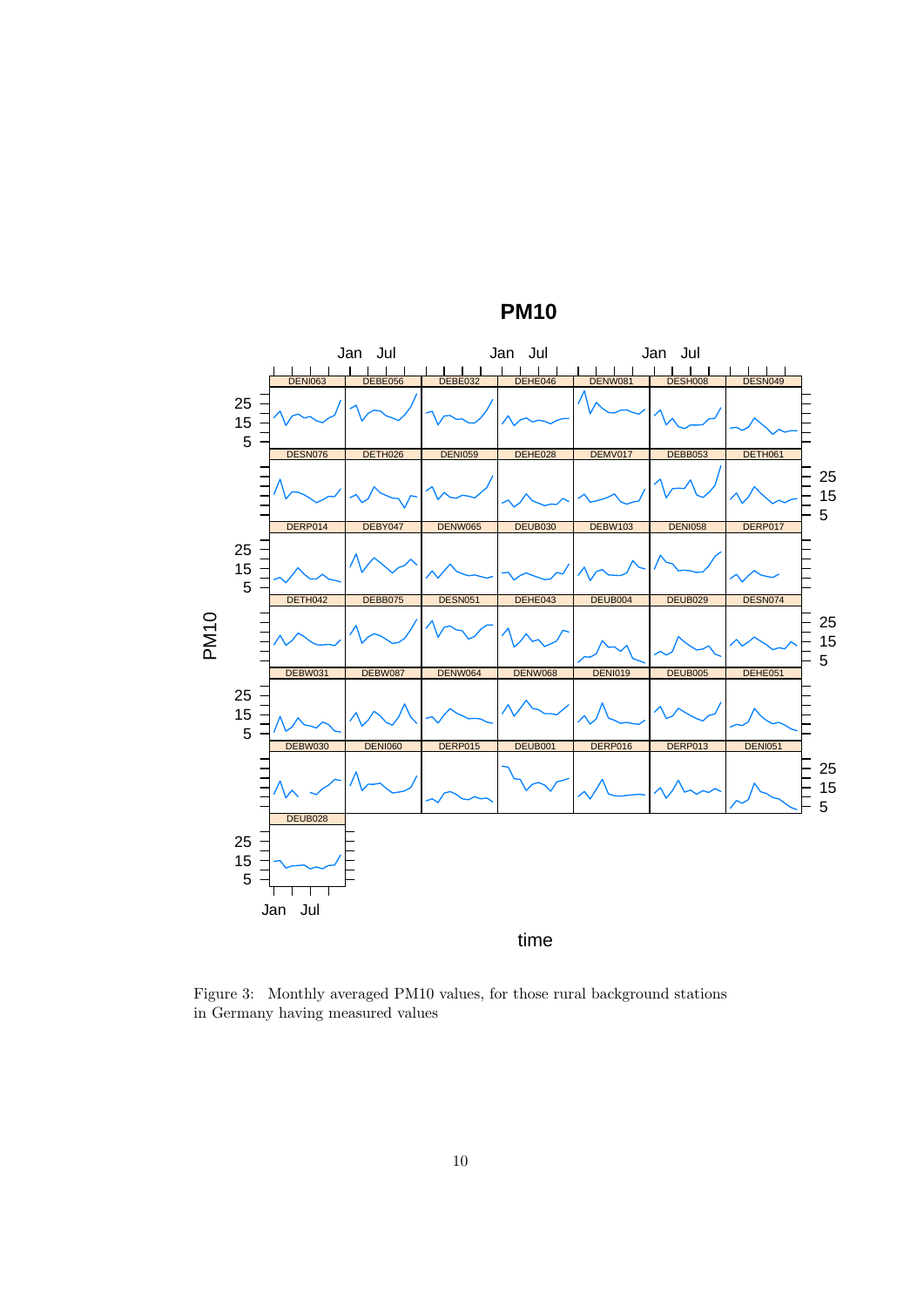shown in figure [3](#page-9-0)

The strings that can be passed are e.g. "year", but also "3 days". See ?cut.Date for possible values. Aggregation using this way is only possible if the time index is of class Date or POSIXct.

An alternative is to provide a function for temporal aggregation. The function as.yearqtr from package zoo transforms dates to quarters, and hence allows aggregation to quarterly values, in this example medians:

```
R> library(zoo)
R> x = aggregate(rural[sel, "2005::2011"], as.yearqtr, median, na.rm=TRUE)
R> stplot(x, mode = "tp")
```
shown in figure [4.](#page-11-0) Aggregating to monthly values is obtained by function as.yearmon, aggregating to years by creating the function

 $R$  as.year  $\leq$  function(x) as.numeric(floor(as.yearmon(x)))

Further information can be found in ?aggregate.zoo, which is the function used to do the processing.

#### <span id="page-10-0"></span>4.4 Spatio-temporal aggregation

Aggregation over spatio-temporal volumes can be done by passing an object inheriting from ST to the by argument:

```
R> DE.years = STF(DE, as.Date(c("2008-01-01", "2009-01-01")))
R> aggregate(rural[,"2008::2009"], DE.years, mean, na.rm=TRUE)
```
PM10 timeIndex 2008-01-01 14.56871 1 2009-01-01 15.23961 2

### <span id="page-10-1"></span>4.5 Time intervals

If all data concern time instances (endTime equals time), then time instances are being matched, else overlapping time intervals are being matched. In case intervals are being matched, empty intervals are never matched.

#### References

- ESRI (2012) ESRI ArcGIS Tutorial. [http://webhelp.esri.com/arcgisde](http://webhelp.esri.com/arcgisdesktop/9.2/index.cfm?TopicName=Overlay_analysis)sktop/ [9.2/index.cfm?TopicName=Overlay\\_analysis](http://webhelp.esri.com/arcgisdesktop/9.2/index.cfm?TopicName=Overlay_analysis)
- Pebesma, 2012. Map overlay and spatial aggregation in sp. Vignette in package sp, [https://cran.r-project.org/web/packages/sp/vignettes](https://cran.r-project.org/web/packages/sp/vignettes/over.pdf)/ [over.pdf](https://cran.r-project.org/web/packages/sp/vignettes/over.pdf)